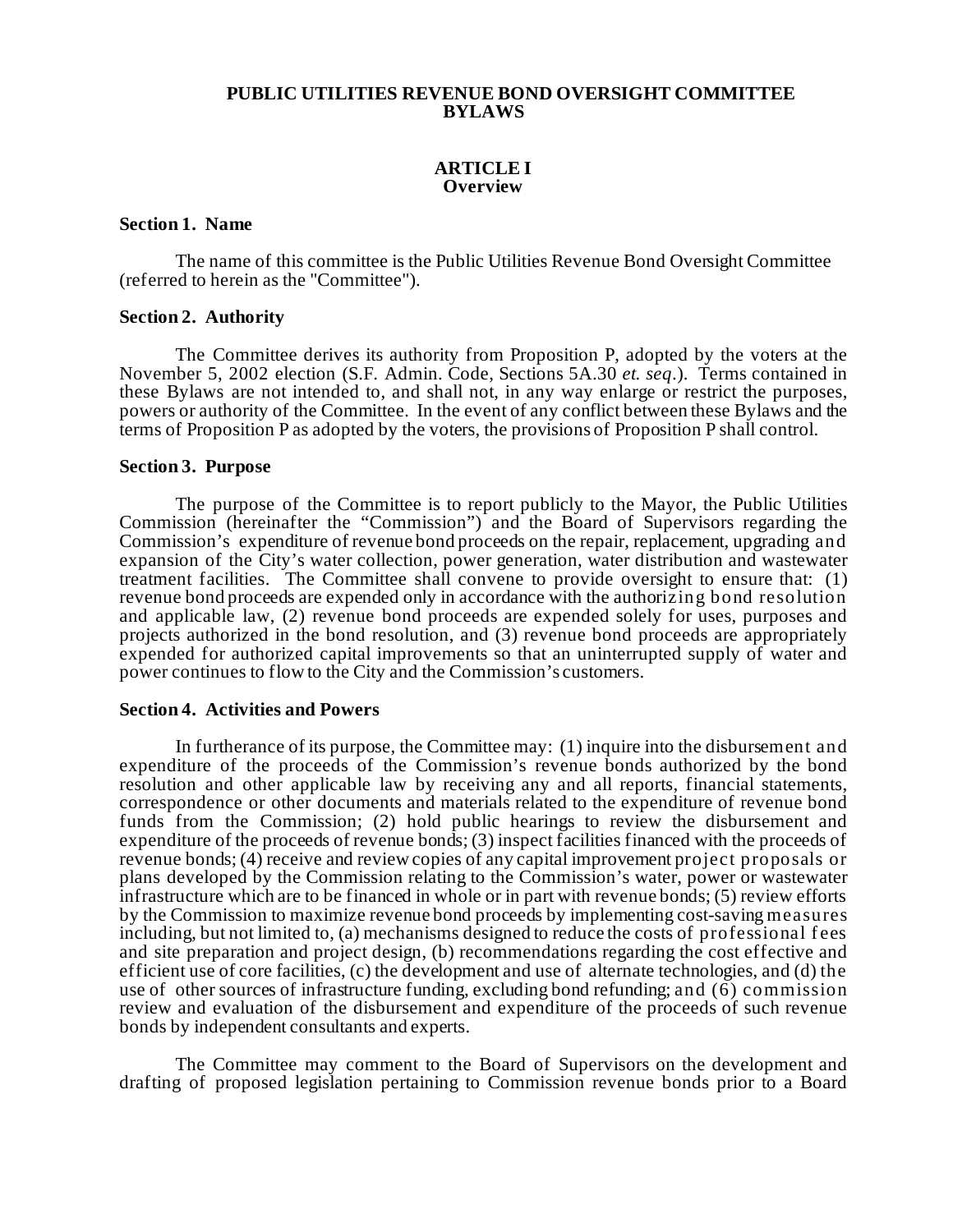determination regarding whether to submit the measure for voter approval or authorizing the issuance of revenue bonds, if voter approval is not otherwise required.

In addition, if, after reviewing materials provided by the Commission, the Committee, after conducting its own independent audit and after consultation with the City Attorney, determines that the proceeds of a revenue bond program were spent on purposes not authorized by the resolution or otherwise amounts to an illegal expenditure or illegal waste of such revenue bonds within the meaning of applicable law, the Committee, by majority vote, may prohibit the issuance or sale of authorized public utility revenue bonds which have yet to be issued or sold by acting in accordance with the procedures set forth in Article III, Section 11 of these Bylaws. The Committee's decision to prohibit the sale of authorized, unsold revenue bonds may be appealed and overturned, or lifted, in accordance with the provisions of Section 5A.34 of the San Francisco Administrative Code.

# **Section 5. Restrictions on Activities and Powers**

The Committee shall not participate or interfere in the selection process of any vendor hired to execute revenue bond funded projects.

#### **Section 6. Committee Members**

The Committee shall consist of seven members: two members appointed by the Mayor; two members appointed by the Board; one member by the Controller; and one member by the Bay Area Water Users Association. The seventh member shall be the Budget Analyst for the Board or his/her representative.

Members appointed by the Mayor and the Board shall, individually or collectively, have expertise, skills and experience in economics, the environment, construction and project management. The member appointed by the Controller shall have background and experience in auditing, accounting and project finance.

Each Committee member will serve for no more than two consecutive terms, provided that a member may continue to serve until a successor is appointed. Upon their initial appointment, three members of the Committee shall be assigned by lot to an initial term of two and the remaining four members shall have an initial term of four years. Thereafter, each Committee member shall serve a four-year term.

If there is a vacancy on the Committee, the Chair shall promptly notify the appointing authority and request that such vacancy be filled at the earliest possible date. If a Committee member has misses three (3) consecutive duly called meetings of the Committee without informing the Chair as to the reason or cause of the absence, such Committee member shall be presumed to have vacated their position on the Committee. Thereupon the Chair shall place on the next succeeding agenda for the Committee's consideration an item to permit such member to appear and explain his or her absence from Committee meetings. Prior to such meeting, the Chair shall cause to be provided no later than 5 days prior to such meeting notice to the absent Committee member requesting their attendance at such meeting. If such member shall not attend the next succeeding meeting then and in such case the presumption shall become conclusive and such member shall be deemed to have vacated their position on the Committee. Thereafter the Chair shall promptly notify the appointing authority of the presumed vacancy and request that such vacancy be filled at the earliest possible date.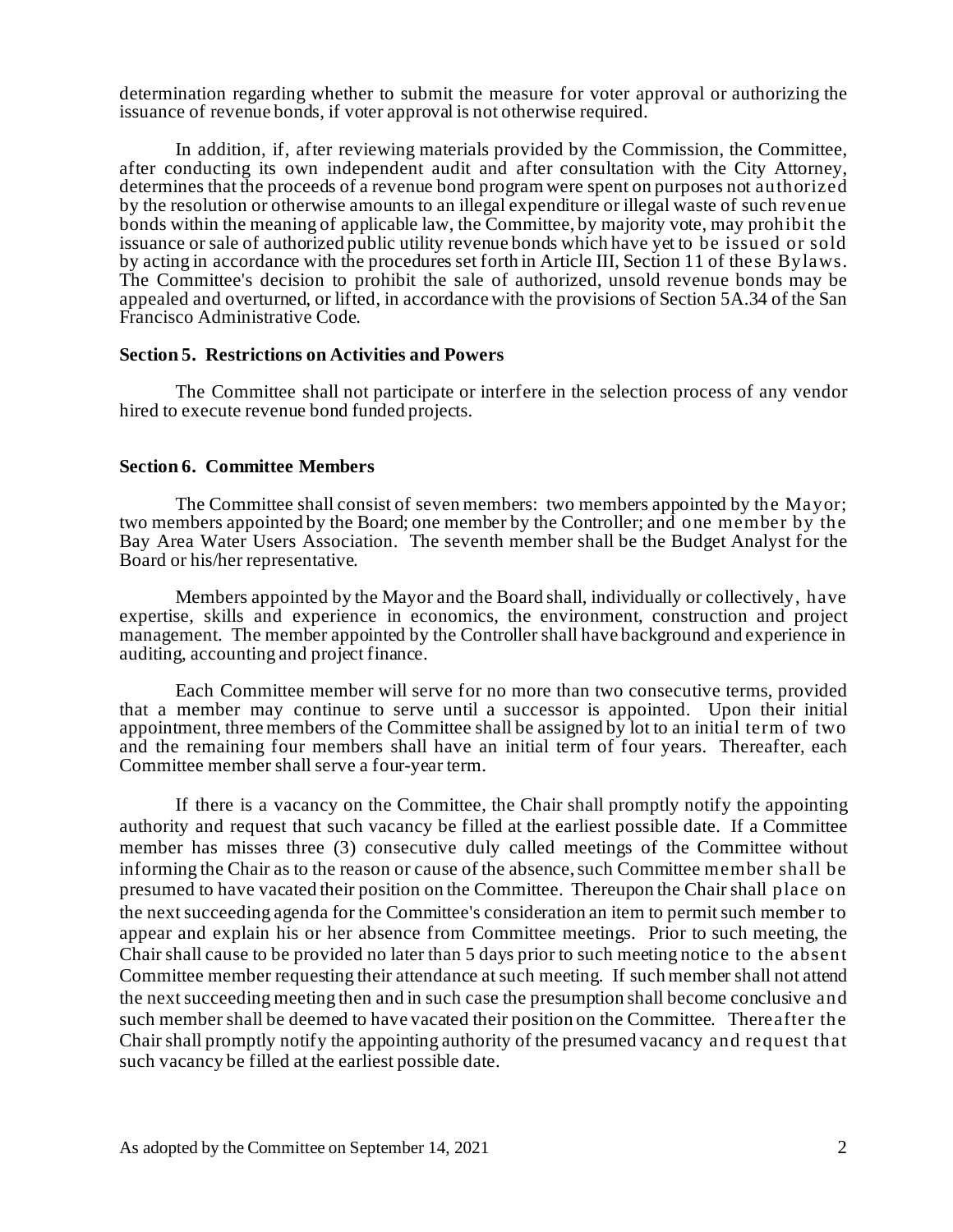# **Section 7. Committee Office**

For purposes of contacting the Committee, the Committee office will be physically located at 1 Dr. Carlton B. Goodlett Place, Room 244. . The Committee's mailing address is 1 Dr. Carlton B. Goodlett Place, Room 244, San Francisco, CA 94102. . The Committee's e-mail address i[s rboc@sfgov.org](mailto:rboc@sfgov.org). The Committee's phone number is (415) 554-5184..

# **ARTICLE II Officers**

# **Section 1. Officers**

There shall be a Chair and a Vice Chair of the Committee.

# **Section 2. Term of Office**

The term of each office shall be one year. Officers serve at the pleasure of the Committee and may be removed from office before expiration of their one-year term by a vote of four members of the Committee.

### **Section 3. Election of Officers**

Elections for officers shall be conducted at the first regular meeting of the Committee in each calendar year, or as soon thereafter as practicable as determined by the Committee. The Chair and Vice Chair shall continue in their respective offices until a new election is conducted.

In the event the Chair is unable to complete his or her term of office, the Vice Chair shall serve as Chair until the next regular meeting. At the next regular meeting, the Committee shall elect a new Chair to fill the vacancy for the balance of the unexpired term. In the event the Vice Chair is elected as Chair, there shall be an election for a new Vice Chair at that meeting. If the office of Vice Chair is vacated before the expiration of a term, it shall remain vacant until the next regular meeting, at which time the Committee shall elect a new Vice Chair.

# **Section 4. Duties of the Chair**

The Chair shall preside at all meetings of the Committee, shall preserve order and decorum, and shall decide all questions of order subject to appeal to the Committee by any member. In addition, the Chair, working with the Committee members and staff, shall oversee the preparation of the agenda for all Committee meetings.

Unless the Committee specifies otherwise, the Chair is empowered to appoint members to standing or special subcommittees formed by the Committee. In addition, as stated in Article III, Section 2, the Chair is empowered to call special meetings.

# **Section 5. Duties of the Vice Chair**

In the absence of the Chair, the Vice Chair shall preside at meetings of the Committee. In addition, as stated in Article II, Section 3, if the Chair is unable to complete his or her term of office, the Vice Chair shall serve as Chair until the next regular meeting.

In the absence of both the Chair and Vice Chair, the members shall select by motion a member to preside over the meeting.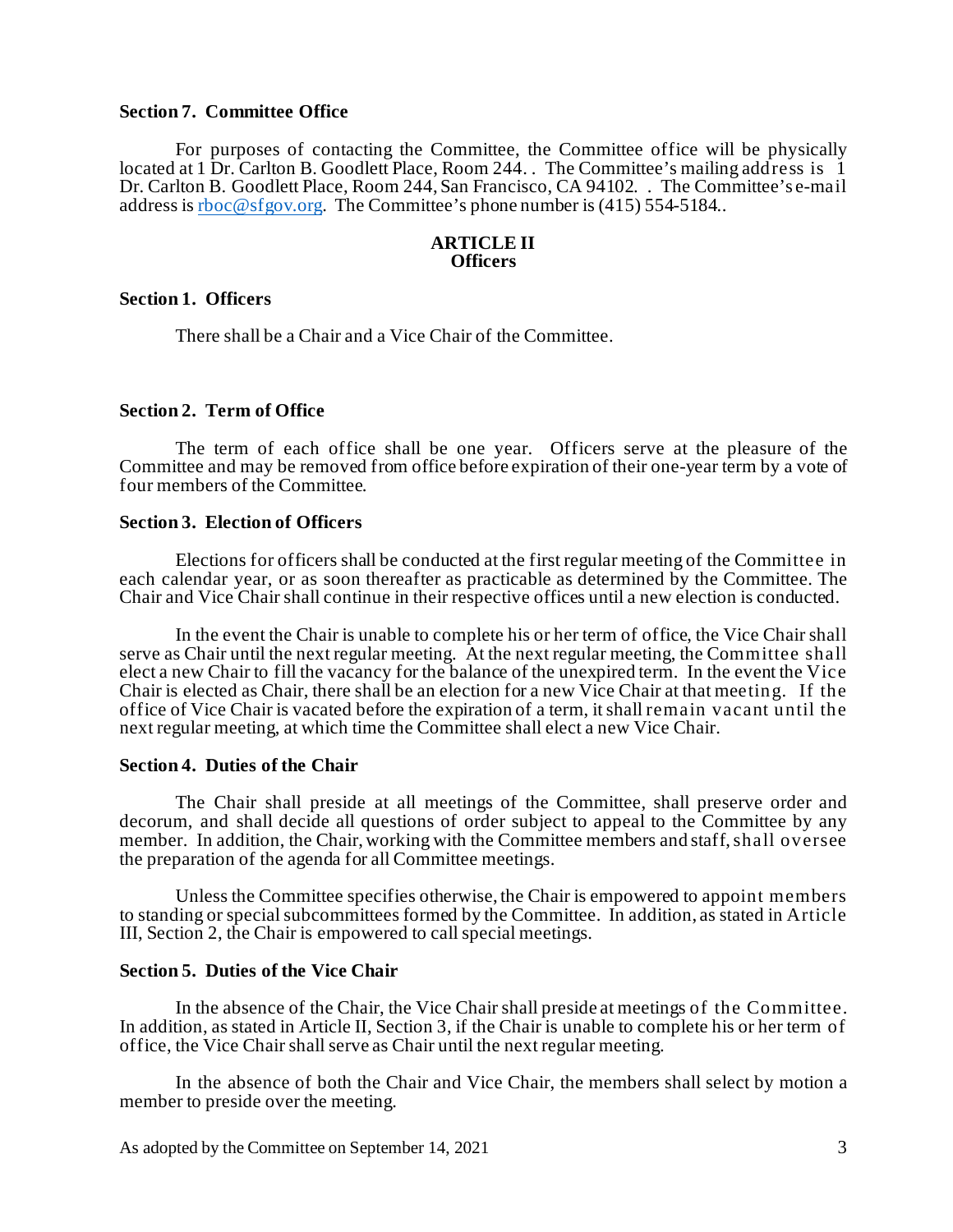# **ARTICLE III Meetings**

# **Section 1. Regular Meetings**

At the first meeting of the year the Committee shall adopt a schedule specifying the dates, times and locations of the regular meetings for the next year.

Once the dates, times and locations of the regular meetings have been determined, that information shall be promptly posted on the Commission's website, at the San Francisco Main Library, and at the Committee's office.

#### **Section 2. Special Meetings**

The Chair or a majority of the members of the Committee may call special meetings at any time by delivering written notice to each member of the Committee and to other parties pursuant to all requirements of Administrative Code (Sunshine Ordinance), Chapter 67. .

# **Section 3. Notice and Agendas of Meetings**

Agendas of all regular and special meetings shall be posted at least 72 hours prior to the meeting at the meeting site, at the Committee's office, at the San Francisco Main Library, and on the Commission's website. If a special meeting will be at a site other than 525 Golden Gate Avenue, notice of the special meeting shall be given at least 15 days prior to said special meeting. Agendas and notices shall be emailed to each Committee member.

# **Section 4. Cancellation of Meetings**

The Chair may cancel a meeting if he or she is aware that a quorum of the body will not be present or if the meeting date conflicts with a holiday or other responsibilities of the Committee members. Notices of cancellations shall be posted at the meeting site, at the Committee's office, at the San Francisco Main Library, and on the Commission's website.

If a regular meeting is cancelled, the Chair shall reschedule the regular meeting at a date and time that is after the originally scheduled date and time, that is reasonably close to the originally scheduled date and time, and that is calculated to result in the greatest number of Committee members in attendance at the rescheduled meeting.

### **Section 5. Conduct of Meetings**

All Committee meetings shall be held in compliance with all applicable laws, including but not limited to, the Ralph M. Brown Act (Cal. Gov. Code, Sections 54950 *et. seq*.), the California Public Records Act (Cal. Gov. Code, Sections 6250 *et. seq*.), the San Francisco Charter, the San Francisco Sunshine Ordinance (S.F. Admin. Code, Chapter 67), the Ordinance establishing the Committee (S.F. Admin. Code, Sections 5A.30 *et. seq*.), and these Bylaws. Except where state or local laws or other rules provide to the contrary, the Committee, at the discretion of the Chair, may use Robert's Rules of Order as a guide to the conduct of meetings.

When a member desires to address the Committee, he or she shall seek recognition by addressing the Chair. When recognized, the member shall proceed to speak. The member shall confine his or her remarks to the question before the Committee.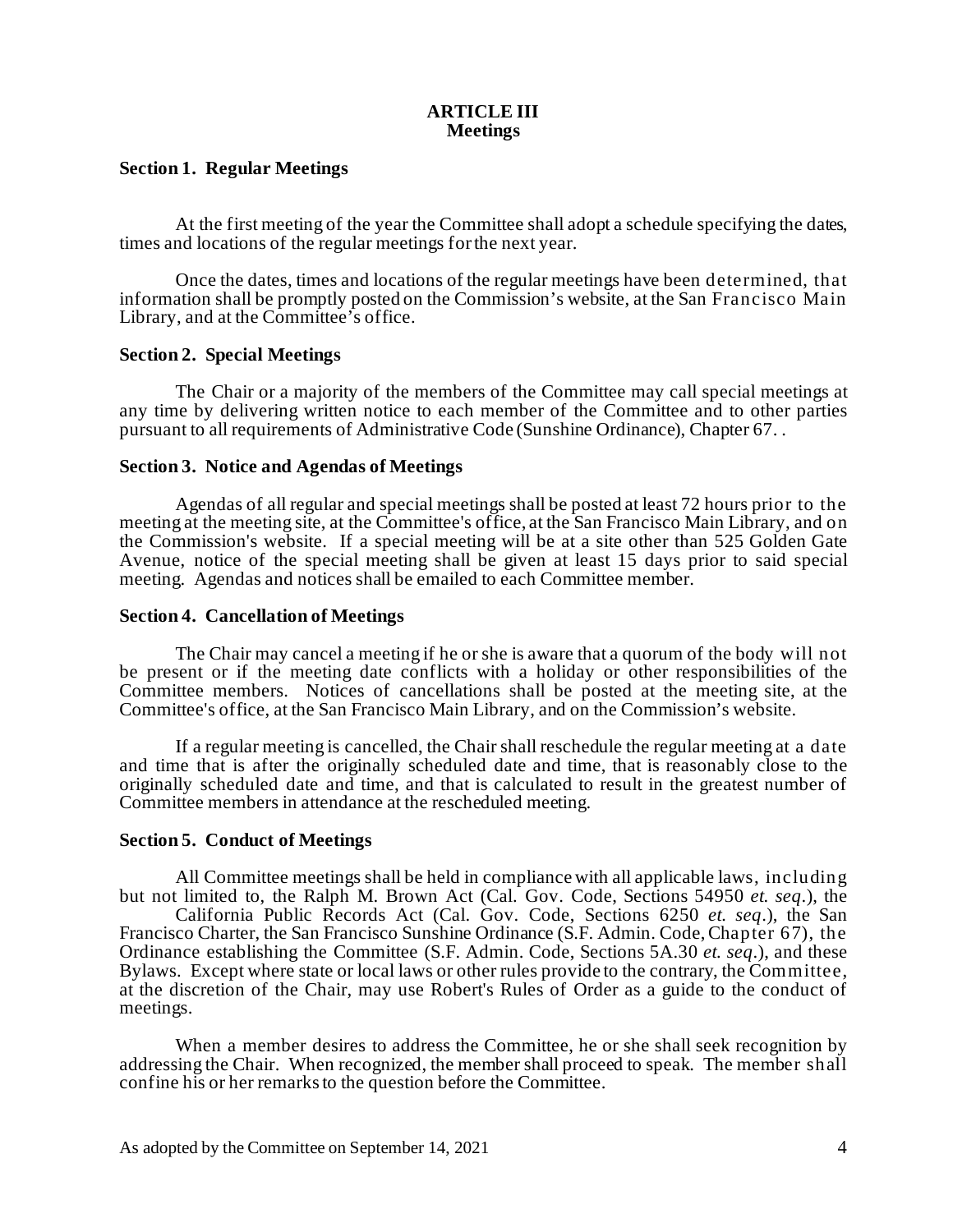# **Section 6. Setting Agendas**

Committee staff, at the direction of the Chair, shall prepare the agenda for meetings. The Chair will, as practicable, place any item requested by a member of the Committee on the agenda provided that it is generally received no less than five days prior to a regular meeting. Each agenda of all regular meetings shall contain an item during which members may request items for the Committee to consider at future meetings.

# **Section 7. Quorum**

Four members of the Committee shall constitute a quorum for all purposes.

# **Section 8. Required Vote For Approval of a Matter**

The affirmative vote of four members of the Committee shall be required for the approval of any matter, except that the affirmative vote of a majority of the members present is sufficient for the approval of any procedural or parliamentary matter.

# **Section 9. Voting**

Each member present at a Committee or subcommittee meeting shall vote "yes," "no" when a question is put, unless the member has a conflict of interest that legally precludes participation in the vote. The determination of whether a Committee member has a conflict of interest that precludes participation in a matter shall be determined by the individual member in consultation with the City Attorney.

The Committee may take action on items on the agenda by roll call vote, voice vote, or show of hands. The minutes shall reflect how each Committee member voted on each item.

#### **Section 10. Public Comment**

Agendas for regular meetings shall provide an opportunity for members of the public to directly address the Committee on items of interest to the public that are within the subject matter jurisdiction of the Committee.

Each person wishing to speak on an item before the Committee at a regular or special meeting shall be heard once for up to three minutes, unless extended by the Chair. The Chair may limit the time for public comment consistent with state and local law.

# **Section 11. Process for Prohibiting Issuance of Revenue Bonds Upon Determination That Revenue Bond Proceeds Were Spent on Unauthorized Purposes**

If the Committee prohibits the issuance of bonds for any remaining revenue bond authorization in accordance with Section 5A.34 of the San Francisco Administrative Code, it shall do so only after proceeding as follows. At a regular or special meeting of the Committee, the Committee, after having conducted its own independent audit and after consultation with the City Attorney, may make a finding that the Commission has spent revenue bond proceeds on purposes not authorized by the authorizing resolution or otherwise amounts to an illegal expenditure or illegal waste under applicable law. At such meeting, the Committee may determine, by majority vote, whether to prohibit the further issuance of revenue bonds pursuant to the powers granted to the Committee by Section 5A.34 of the San Francisco Administrative Code. If the Committee makes a finding of illegal expenditure or illegal waste, or makes a decision to prohibit revenue bond sales, notification shall be delivered simultaneously to each member of the Board of Supervisors, the President of the San Francisco Public Utilities Commission, the Mayor's Office of Public Finance, the City Controller and the City Treasurer.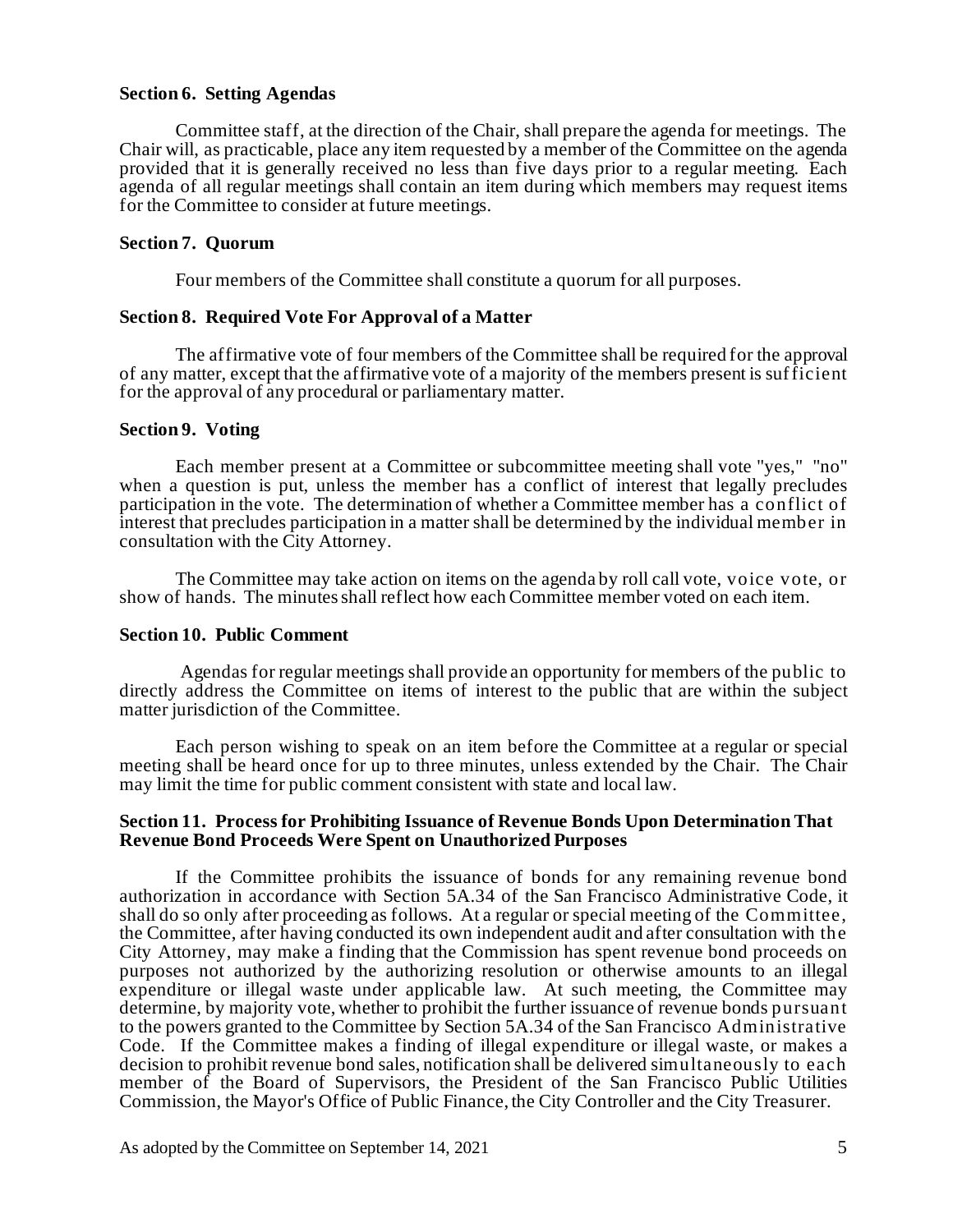The Committee's decision to prohibit the sale of authorized, unsold revenue bonds may be appealed and overturned, or lifted, in accordance with the provisions of Section 5A.34 of the San Francisco Administrative Code.

# **ARTICLE IV Maintenance of Committee Records and Issuance of Reports**

### **Section 1. Meeting Minutes**

Minutes shall be taken at every regular and special meeting. The minutes shall reflect how each Committee member voted on each item of business before the Committee. Minutes shall be approved by the Committee and be made available at the Committee's office, on the Commission's website, and at the San Francisco Public Library.

# **Section 2. Reports**

The Committee shall issue an annual report each year on the results of its activities for the preceding fiscal year (the "Reporting Period"), and such report shall be delivered to the Mayor, the Commission and the Board of Supervisors. The report shall be delivered as soon as practical, but no later than 180 days following the end of the fiscal year. All reports issued shall be placed on file at the Committee's office, the Commission's website, at the Clerk of the Board of Supervisors, and at the San Francisco Public Library.

#### **ARTICLE V Subcommittees**

#### **Section 1. Standing Subcommittees**

**The Chair of the Committee** may form standing subcommittees at any time to give advice on its ongoing functions. The standing subcommittees shall be composed of members of the Committee. Unless otherwise specified by the Committee, the Chair shall select each subcommittee's members and officers, if any, at the time the subcommittee is formed and again at the first regular meeting of the Committee in each calendar year. The Chair shall name members whose qualifications meet the needs of the subcommittee to which that member is appointed. Members and officers appointed by the Chair to serve on a standing subcommittee shall serve at the pleasure of the Chair. The Chair may remove at any time a member from a subcommittee and appoint a replacement member or officer

#### **Section 2. Special Subcommittees**

Upon approval of four members of the Committee, the Committee may form special subcommittees. Special subcommittees shall be formed for a specific purpose and cease to exist after completion of a designated task. Special subcommittees may be composed of members of the Committee and/or the public. Unless otherwise specified by the Committee, the Chair shall name the subcommittee's members and officers.

#### **Section 3. Conduct of Subcommittee Meetings; Reports**

All subcommittee meetings shall be held in compliance with all applicable laws, including but not limited to, the Ralph M. Brown Act (Cal. Gov. Code, Sections 54950 *et. seq.*), the California Public Records Act (Cal. Gov. Code, Sections 6250 *et. seq.*), and the San Francisco Sunshine Ordinance (S.F. Admin. Code, Chapter 67).